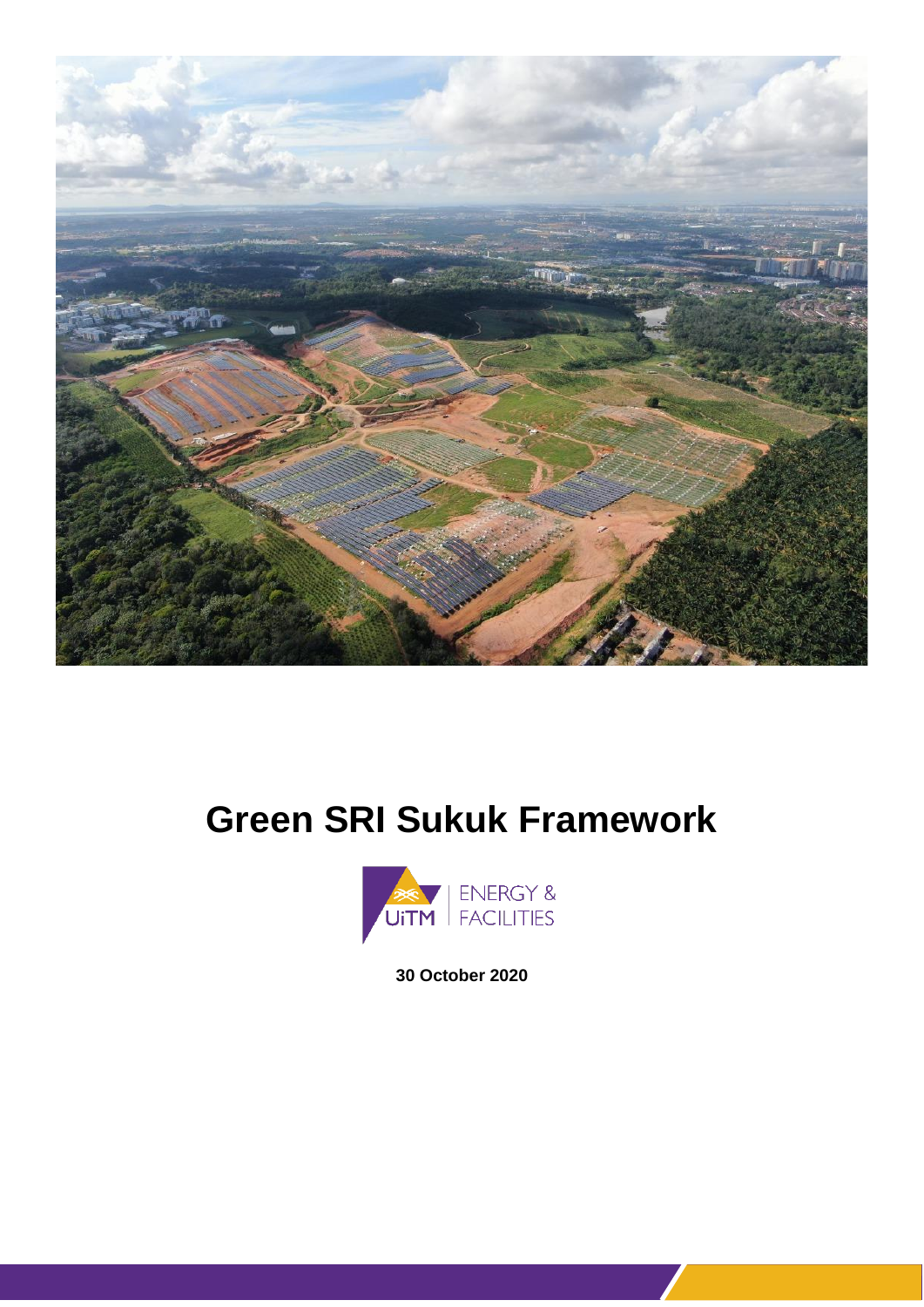### **1.0 COMPANY OVERVIEW**

UiTM Energy & Facilities Sdn. Bhd. ("UEFSB") is Malaysia-registered, private limited company with businesses in the areas of Renewable Energy, Energy Efficiency and Integrated Facilities Management. It is a wholly owned subsidiary of an investment holding company, UiTM Holdings Sdn. Bhd. ("UHSB") which, in turn, is a wholly owned subsidiary of the largest public university in Malaysia, Universiti Teknologi MARA ("UiTM"). Therefore, UEFSB is indirectly engaged in creating sustainable value and income for the benefit of the UiTM public university system.

UEFSB is the parent company of three special purpose vehicles: UiTM Solar Power Sdn. Bhd. ("USPSB"), UiTM Solar Power Dua Sdn. Bhd. ("USPDSB") and GO Energy Sdn. Bhd. ("GOESB"). GOESB is an energy services company implementing energy efficiency solutions in UiTM campuses throughout Peninsular Malaysia. USPSB owns a 50MWac large-scale solar photovoltaic ("LSSPV") power plant in Gambang, Pahang, which was commissioned on 5 April 2019 and is currently operating and generating more than 240 MWh of renewable electricity daily. USPDSB owns a 25MWac LSSPV power plant in Pasir Gudang, Johor (the "Plant" or "Project") which is under construction and will be commissioned in early-October 2020.

With regard to the Project, UEFSB (then UiTM Property Management Sdn. Bhd.) submitted to Suruhanjaya Tenaga ("ST") in August 2017 a bid to develop the Project and this was accepted in November 2017 with a Letter of Award being issued by ST in April 2018. In March 2018, UEFSB took over the ownership of then-UiTM Johor Services Sdn. Bhd. and transformed it into a special purpose vehicle i.e. USPDSB, to carry out development of the Project. In March 2018, USPDSB signed a Power Purchase Agreements ("PPA") with Tenaga Nasional Berhad ("TNB") for sale and purchase of all the electricity generated from the Plant for a term of 21 years. In December 2018, USPDSB contracted SPIC Energy Malaysia Sdn. Bhd. (the "EPCC Contractor"), a subsidiary of the integrated power group from China, the State Power Investment Corporation Limited, to design, construct and commission the Plant. In March 2020, USPSB was granted a Generation License by ST in relation to the Plant. Postcommissioning, the Plant will be operated and maintained by UEFSB.

Presently, UEFSB has submitted to ST a bid to develop a 50MWac LSSPV power plant in Kedah, so as to continue to expand its renewable energy business.

# **2.0 COMPANY'S GREEN SRI SUKUK FRAMEWORK**

In order to finance the development of the 50MW<sub>ac</sub> LSSPV power plant in Gambang, Pahang, USPSB had previously issued Islamic medium term notes of up to RM240 million in nominal value based on the Shariah principle of Murabahah, via Tawarruq arrangement. In relation to this, USPSB had established its own Green Bond Framework in line with the International Capital Market Association's ("ICMA") Green Bond Principles ("GBP") so as to tap into the Sustainable Capital Markets.

USPDSB has also decided to tap into the Sustainable Capital Markets and to issue Green Sustainable and Responsible Investment ("SRI") Sukuk up to RM100.0 million in nominal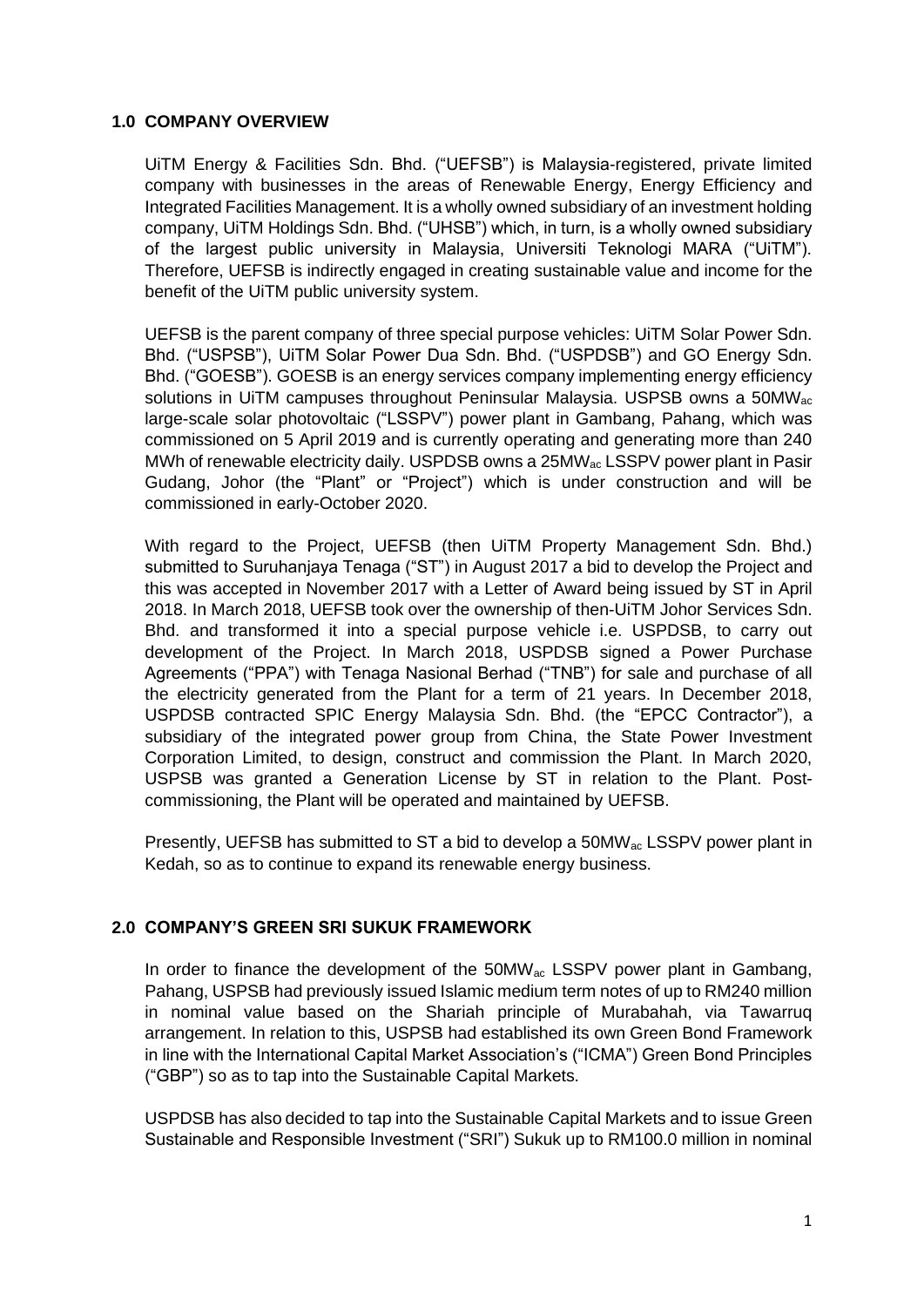value based on the Shariah principle of Murabahah, via Tawarruq arrangement (the "Issuance") in order to finance the Project.

In conjunction with the Issuance, UEFSB has decided to develop a Green SRI Sukuk Framework (the "Framework") which will commit UEFSB and its subsidiaries to the principles and rules of the ICMA's GBP 2018 and Security Commission's ("SC") SRI Sukuk Framework.

The Framework covers four core components:

- i. Use of Proceeds
- ii. Process for Project Evaluation and Selection
- iii. Management of Proceeds
- iv. Reporting

Each of these components will be covered in the following sub-sections.

# **2.1 USE OF PROCEEDS**

Proceeds from USPDSB's Issuance will be used exclusively to fund the following:

- i. Part-finance and part-reimburse the parent company, UEFSB, a total of up to eighty percent of the Project's development cost incurred since bid for the Project was made to ST in August 2017;
- ii. Pay all fees and expenses in relation to the Issuance of the Green SRI Sukuk; and
- iii. Pre-fund the Green SRI Sukuk Finance Service Reserve Account.

The Project falls within the Renewable Energy category of eligible green GBP/SRI projects. It contributes towards 'climate change mitigation' by 'promoting the use of renewable energy' and 'reducing greenhouse gas emissions'. It also contributes towards 'pollution prevention and control' and 'preserves and protects the environment and natural resources' by supplying clean and sustainable energy that would allow replacement of non-renewable and polluting carbon-based energy sources. Even when the life-cycle of LSSPV projects are considered (from manufacturing, materials transportation, installation, maintenance, and decommissioning and dismantlement), the greenhouse gas emissions are minimal; and there is a net avoidance of these emissions when power is generated from LSSPV instead of conventional, fossil-fuel power plants.

Simultaneously, the Project will contribute towards the national agenda as formalized in the Five Fuel Policy of 2001, the Renewable Energy Policy and Action Plan of 2010, the Renewable Energy Transition Roadmap 2035 and the Shared Prosperity Vision 2030, all of which emphasize the growth of the Renewable Energy sector to improve energy security and as an economic driver. The Project will also contribute towards the national commitment to reduce CO2 emissions per unit of GDP by 45% of 2005 level by 2030.

The Project also 'improves the quality of life for the society' through creation of employment and creation sustainable value and income for its shareholders. Throughout the course of the Project, from design and construction to its daily operation and maintenance, over 400 job opportunities (including consultants, contractors etc.) have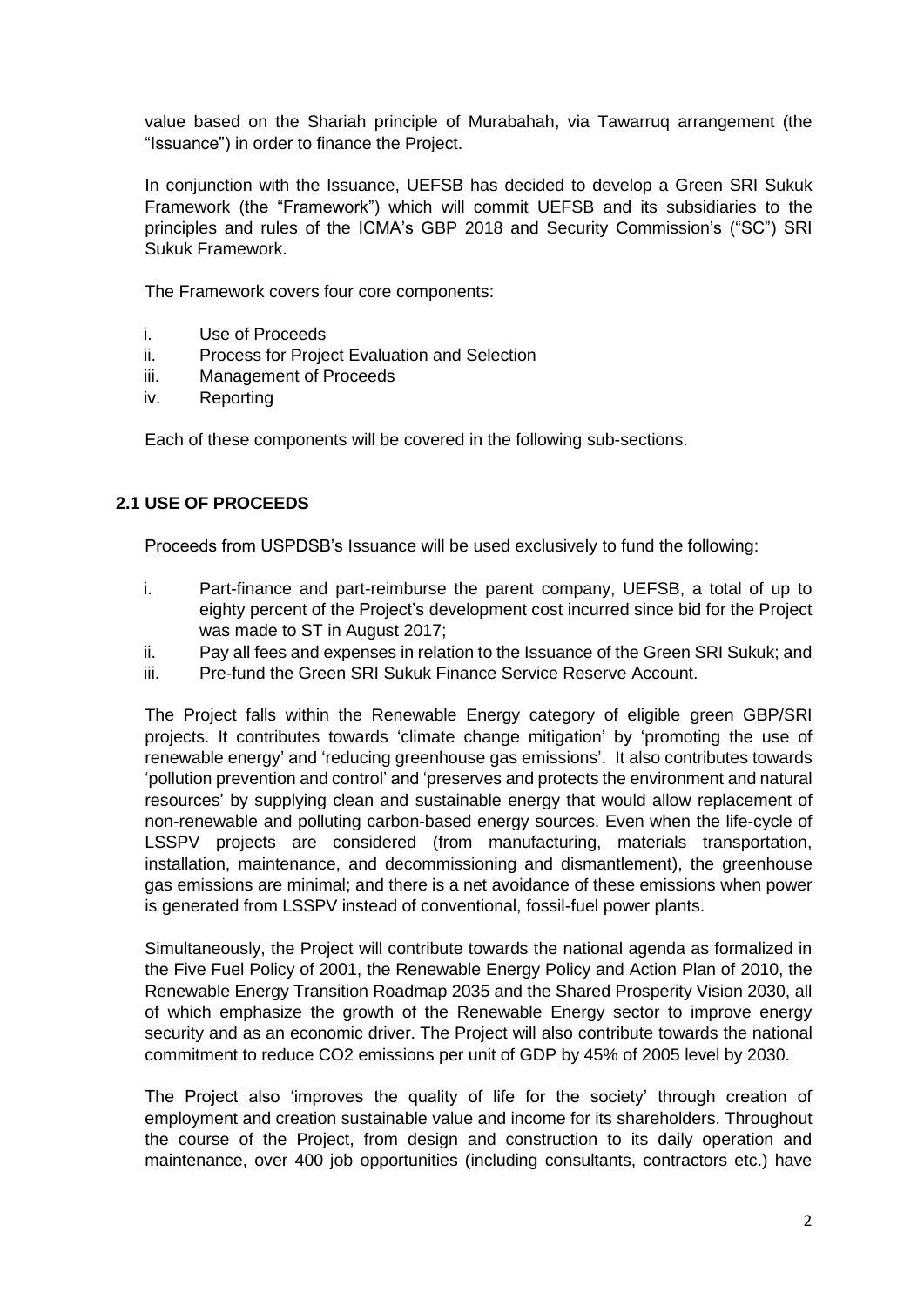been and will be created. Dividends from the Project will go towards the ultimate parent of the Issuer, UiTM, hence towards benefiting public higher education in Malaysia.



# **2.2 PROCESS FOR PROJECT EVALUATION AND SELECTION**

Inception of the Project was when ST opened its second competitive bidding program for 360MWac of LSSPV capacity in Peninsular Malaysia in February 2017. The decision was made for UEFSB (then UiTM Property Management Sdn. Bhd.) to participate in the program. As part of project evaluation and selection, the following studies were undertaken:

- i. Power System Study;
- ii. PVsyst simulation;
- iii. Financial model;
- iv. Project risk assessment;
- v. Site survey and topographical survey.

Based on the studies above, the environmental sustainability objectives of the Project were set, and the expected outcomes are described as follows:

| <b>Objective</b> | <b>Expected Outcome</b>                                                              |
|------------------|--------------------------------------------------------------------------------------|
|                  | To Promote the Use of The Plant is expected to produce a total of 812,487 MWh        |
| Renewable Energy | of electricity, or an average of 38,690 MWh per year, over<br>its 21 years lifespan. |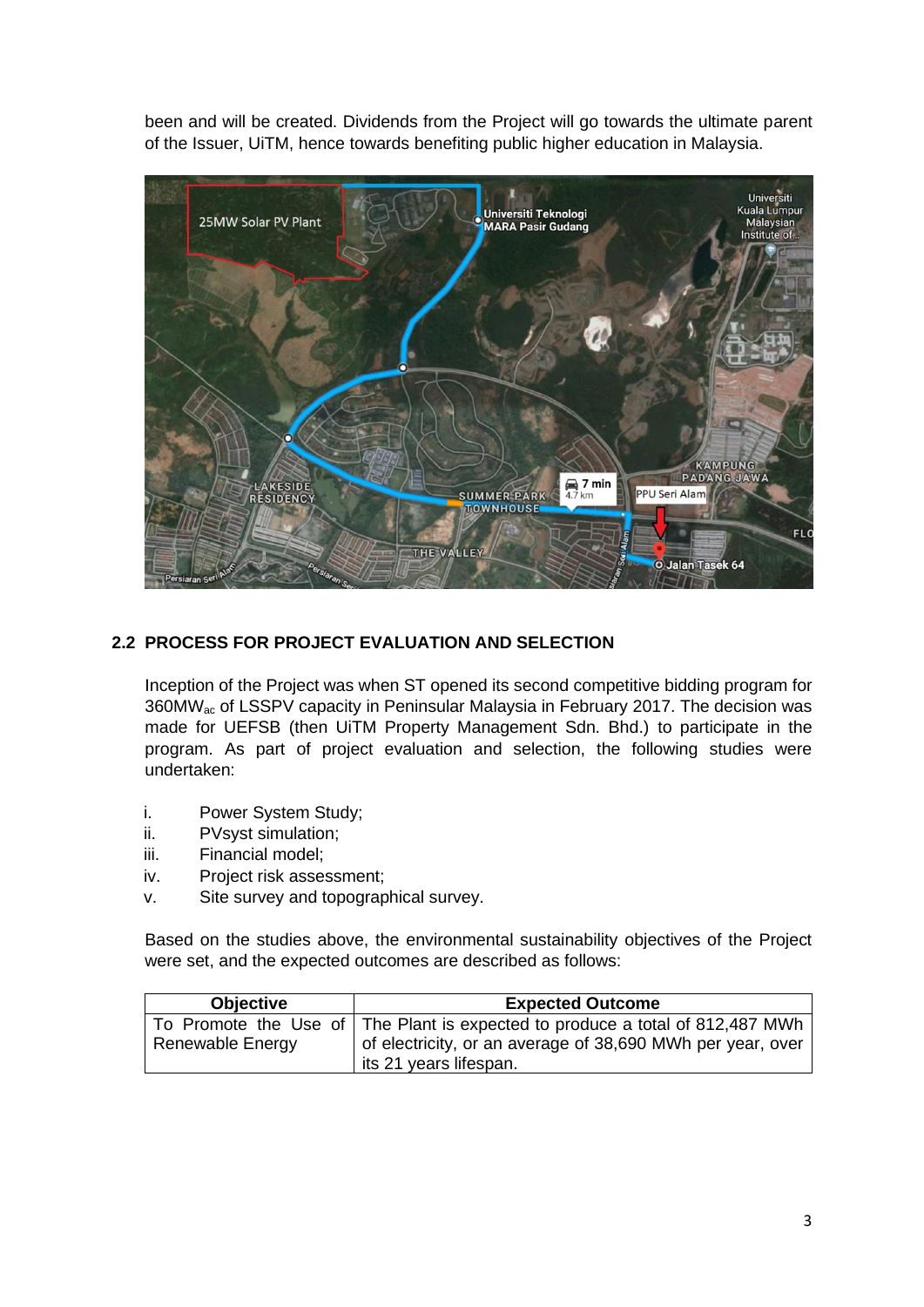| To reduce Greenhouse<br><b>Gas Emissions</b>       | The Plant is expected to avoid the production of a total of<br>405,305 mt of $CO21$ , or an average of 22,634 mt of $CO2$ per<br>year, for the electricity generated over its 21 years lifespan. |
|----------------------------------------------------|--------------------------------------------------------------------------------------------------------------------------------------------------------------------------------------------------|
| To Improve the Quality of<br>Life for the Society. | Eight permanent, high-technical skill and local employment<br>positions will be created directly for Plant operations from<br>its commissioning onwards.                                         |
|                                                    | The Project will generate revenues totalling RM 308 million<br>over its 21 years lifespan.                                                                                                       |



With respect to the Project site, this was evaluated and selected based on following criteria:

| <b>Criterion</b>           | <b>Evaluation Outcome</b>                                          |
|----------------------------|--------------------------------------------------------------------|
| Right of Use to land is    | Site is sub-leased from UiTM                                       |
| obtainable                 |                                                                    |
| Land is unused and has     | Site is adjacent to UiTM campus but land was covered with          |
| no high-value utilization  | mature oil palm trees                                              |
| Site will be conducive     | Area has relatively good solar radiation; land is generally        |
| towards<br>project         | flat and undulating in parts; site is accessible; site is in close |
| economics                  | proximity (less than 6km) to grid connection point                 |
| Project will not result in | Area is not designated (by state/federal authority) as of          |
| net adverse impact on      | ecological importance; population density is not high; site        |
| surrounding environment    | cultural/religious significance; Environmental<br>has no           |
| and community              | Management Plan ("EMP") was developed as part of the               |

<sup>&</sup>lt;sup>1</sup> Based on the 2017 Combined Margin emission factor for Peninsular Malaysia of 0.585 mtCO<sub>2</sub>/MWh given in the 2017 CDM Electricity Baseline for Malaysia produced by Malaysian Green Technology Corporation.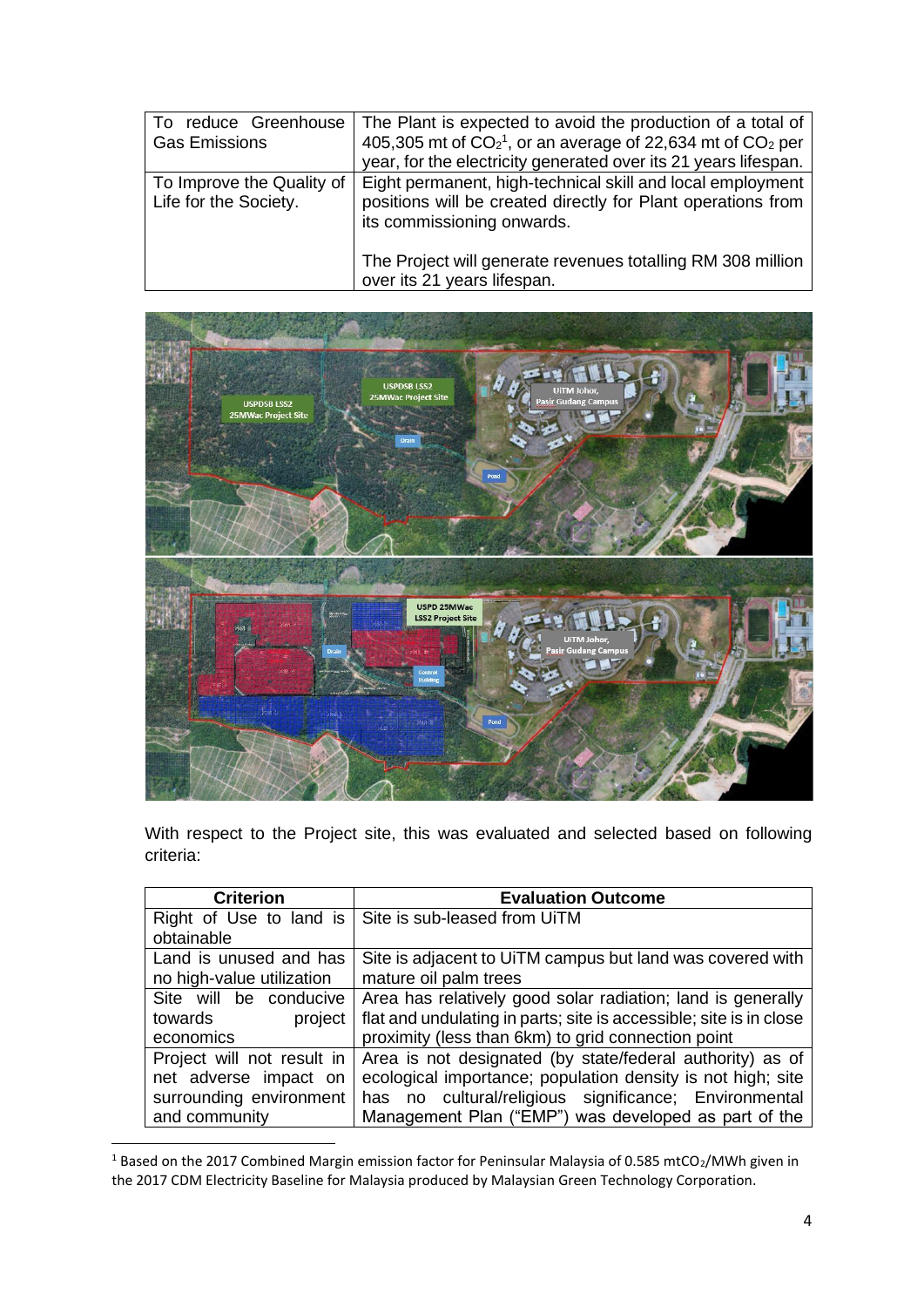| Preliminary Site Assessment ("PAT") to mitigate any      |
|----------------------------------------------------------|
| adverse impact on the surrounding environment due to the |
| Project; Environmental Impact Assessment ("EIA") is not  |
| required by the Johor Department of Environment ("DOE")  |

With respect to construction of the Plant, the EPCC Contractor has presented to USPDSB their certifications of conformity with management systems relating to: quality; environmental; and occupational health and safety. The EPCC Contractor undertakes to comply with all applicable safety regulations and with all applicable environmental laws and regulations. Further, the EPCC Contractor warrants that the construction works shall be carried out in accordance with applicable laws and licenses, and that the Plant shall be handed over in a state that is in compliance with- and will be operable in compliance with applicable laws and licenses.

With respect to operations of the Plant, the Operations and Maintenance Contractor (the "O&M Contractor", which is UEFSB) undertakes to carry out the operations and maintenance works in accordance with all applicable law and regulations and good operating practices.

Further, UEFSB is in the process of formalizing a Health Safety and Environment Policy and an Environmental Sustainability Policy.

## **2.3 MANAGEMENT OF PROCEEDS**

USPDSB will establish Designated Accounts which will be maintained/operated by the Security Trustee in accordance with the Financing Documents. Designated Accounts include: Disbursement Account, Revenue Account, Operating Account, Finance Service Reserve Account, Takaful/Insurance and Compensation Account and Maintenance Reserve Account.

Proceeds from the Issuance will be credited into the Disbursement Account and will be utilised for payments towards Project Cost. Unallocated net proceeds may be utilized for Permitted Investments. So long as the Sukuk are outstanding, the balance of the tracked net proceeds will be periodically adjusted to match allocations to the Project made during a given period. Subsequent to Project Completion Date, any unutilised amount in the Disbursement Account will be transferred into the Revenue Account and thereafter the Disbursement Account will be closed.

For detailed information on the Designated Accounts and definitions of the terms used in this Sub-Section, please refer to the Principal Terms and Conditions of the Issuance, to be made publicly available on Bank Negara Malaysia's Fully Automated System for Issuing/Tendering and the BIX website.

### **2.4 REPORTING**

USPDSB will publish in the UEFSB website prior to or at the time of the Issuance, the Project's environmental sustainability objectives, the utilization of the proceeds of the Issuance, the process for project evaluation and selection, and how the Project fits into the Eligible SRI Projects categories.